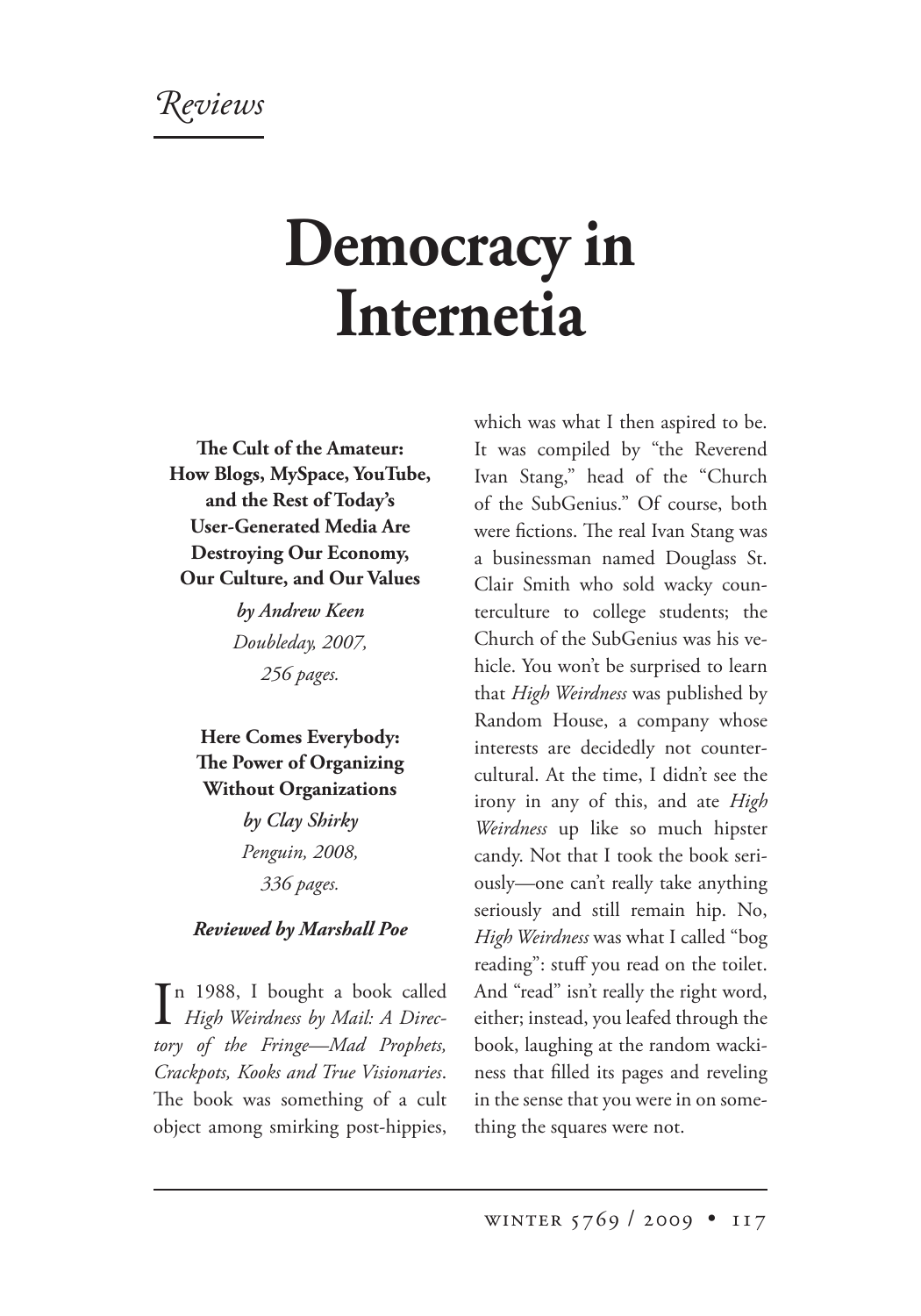Though I now put *High Weirdness* in the category of "pretentious things I thought were cool back when I thought I was cool," I must confess that the book taught me something important, namely that there were many more things in heaven and earth than were dreamt of in my philosophy. I thought I had seen a fair amount of what there was to be seen, at least in the United States. But I was dead wrong. *High Weirdness* was brimming with tales of invisible groups deeply engaged in the pursuit of the most bizarre things you could possibly imagine; and many that you—or at least I—couldn't. It just never occurred to me that a group of people would band together for *that* whatever *that* was. But there they were in their hundreds, a huge secret garden of strangeness growing just below the surface of American life. And what was more intriguing, the garden had no walls. Stang promised high weirdness *by mail*, and he delivered: For the cost of a stamp, I could contact any of the odd groups listed. I could have an epistolary exchange with "mad prophets, crackpots, kooks, and true visionaries," all at a safe distance. That was somehow exciting.

I sometimes think the Internet is *High Weirdness by Mail* writ large. The Reverend Stang uncovered a small piece of the invisible world of human variety. The Internet has shone a bright light on the entire sphere. Before the Internet, most of us had no idea that there might be toilet paper critics, rotten fruit collectors, and toenail worshippers walking among us. Now we know that they exist, as do millions upon millions of other eccentrics. Just type "fetish" into any search engine (*not* at work) and behold the infinite weirdness that is humanity. See anything interesting? Well, it's your lucky day, because you can easily participate in the fun! Just write a post on the Web site or send an email, and you're a member of the club. Don't see the flavor you like? Well, your bonanza continues, because you can set up your own oddball site almost as easily. Sign up with a Web hosting company (some are free), write a Web page (it's as easy as pie), and watch as people who share your "interests" gather round. Of course, consorting with fetishists can be a nasty business, even if you are one yourself. But don't worry. The Web provides you with the cloak of anonymity, so you can sit back and watch the rumpus from a safe distance.

Sounds great. But is it? Andrew Keen's *The Cult of the Amateur* and Clay Shirky's *Here Comes Everybody* both grapple with this question. Let me begin by saying that both books are excellent. If you want to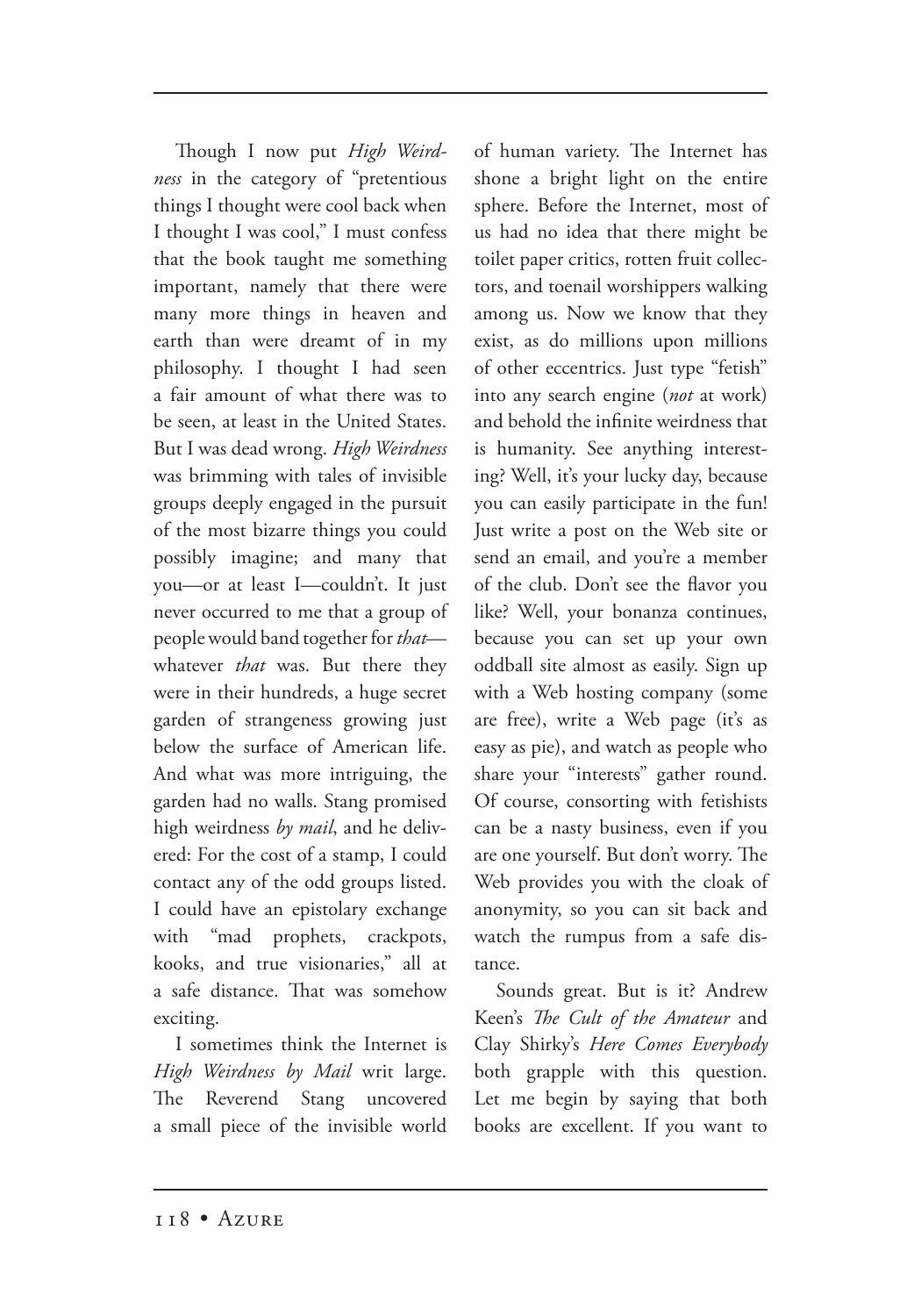understand what the Web is doing to you, me, and everyone else, I highly recommend you read them. But you have to read *both* of them, because they reach diametrically opposed conclusions. This is somewhat disturbing: We would like to think that when two smart people look at the same thing, they will tend to agree on what they think about it. At the very least, we would expect them to reach conclusions that seem to come from the same planet. Instead, it turns out that Clay Shirky is from Mars and Andrew Keen is from Venus.

When the French aristocrat<br>
Alexis de Tocqueville, author of the classic study *Democracy in America*, first came to the United States in 1831, he noticed something odd about Americans: they loved to form groups.

Americans of all ages, all conditions, and all dispositions constantly form associations. They have not only commercial and manufacturing companies, in which all take part, but associations of a thousand other kinds: religious, moral, serious, futile, general or restricted, enormous or diminutive. Americans make associations to give entertainments, to found seminaries, to build inns, to construct churches, to distribute books, and to send missionaries to the antipodes; in this manner they found hospitals, prisons, and schools. If it is proposed to inculcate some truth or to foster some feeling by the encouragement of a great example, they form a society.

In the Old World, commoners rarely formed such associations. Instead, they relied on the state or the nobility to organize common affairs. Why, Tocqueville wondered, were the Americans such joiners? His answers were democracy and liberty, by which he meant equality of conditions and freedom from overarching control. He believed that democracy gave rise to liberty, and that you couldn't have one without the other. Together, they constituted the basis of the American propensity to make common cause, of which Tocqueville generally approved.

In *Here Comes Everybody*, Clay Shirky picks up the story nearly two centuries later. He has also taken a trip to a strange land—let's call it "Internetia"—and been amazed by the associative propensity of the natives, whom we'll call "Internetians."

He observes two things in this regard. First, that the Internetians form groups at a much higher rate than real people in the real world, and that these groups "are larger and more distributed than at any other time in history." Alas, he never attempts to demonstrate this central claim systematically, though it is at least plausible.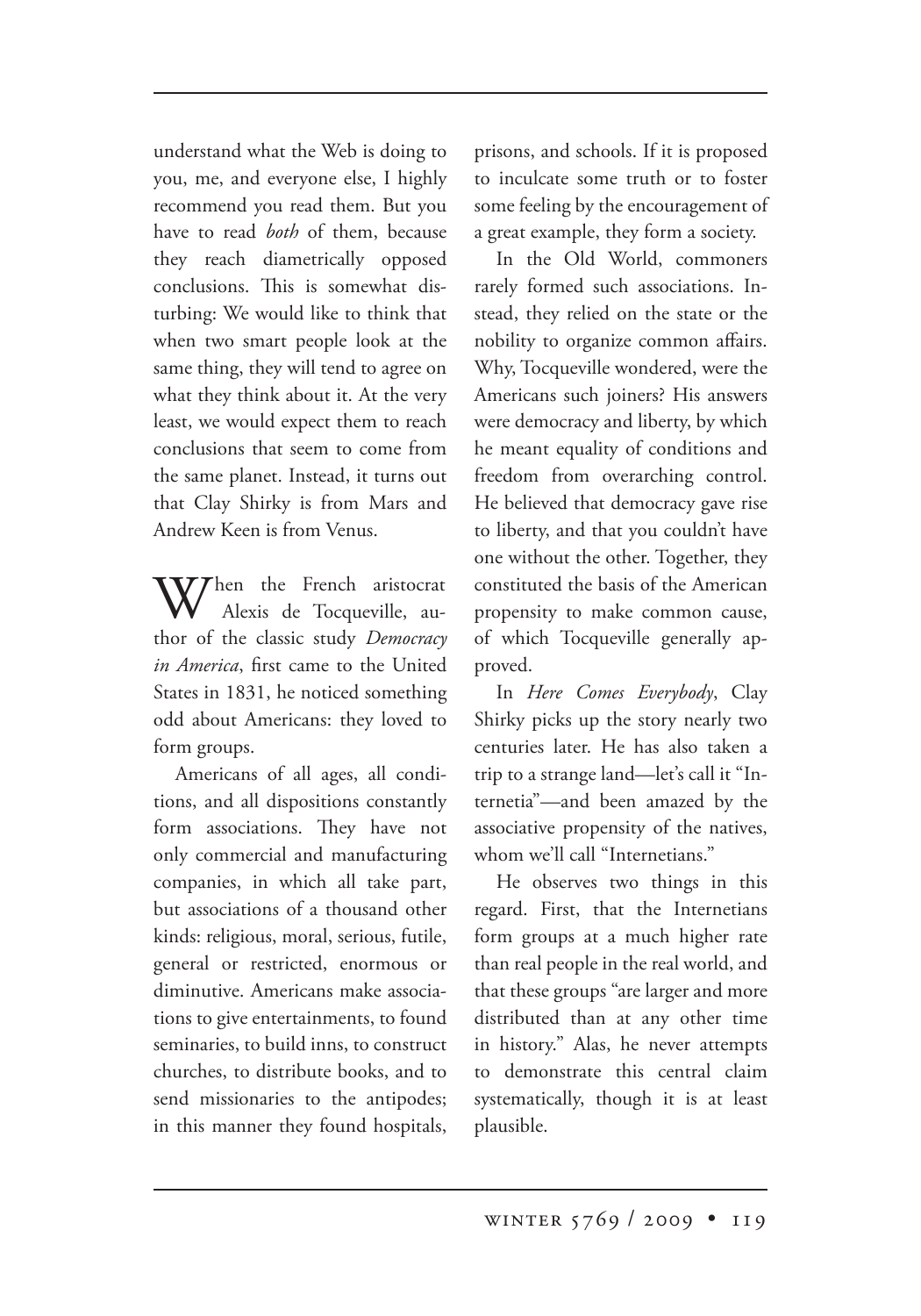Second, he notes that organizations in Internetia tend to be "flatter" than organizations in the real world, which is to say that the ratio of administrative overhead to productive activity is lower in the former than in the latter. In Internetia, "the loosely affiliated group can accomplish something more efficiently than the institution can." As a result, no hierarchy develops. There's just no need for it. Again, Shirky makes no effort to rigorously prove this proposition, but it, too, is reasonable enough.

All of this, according to Shirky, amounts to something of a revolution in human affairs, and, like Tocqueville, he naturally wants to understand how and why it works.

His answer? "Social tools." These tools, he says, enable us to coordinate "action by loosely structured groups, operating without managerial direction and outside the profit motive." It's easy to understand why he chose this term, for things "social" are all the rage in Internetia: "social software," "social hardware," and everyone's favorite—"social networks." Nevertheless, it's an unfortunate choice. When I hear the phrase "social tools," canapés and cocktails come to mind. That is certainly not what Shirky means. More importantly, however, the term itself is completely redundant. All of Shirky's examples of "revolutionary" social tools—cell phones, email, Web sites of various types—are devices that allow people to send, receive, store, and retrieve information at a distance. Yet we already have a word for such things: media. That term, of course, sounds very old hat, but I can see no reason to abandon it simply because it isn't sexy. After all, a rose is a rose is a rose.

According to Shirky, social tools in deference, we'll use his phrase—are responsible for the accelerated pace and unusual patterns of group formation in Internetia. This is because they radically reduce the expense of getting people together in order to do something. Social tools have driven down the "cost of all kinds of group activity—sharing, cooperating, and collective action." In the real world, coordinating people is relatively expensive for all kinds of reasons: people with certain interests can't find one another; when they can, they are scattered all over the place; and even when they are concentrated in one area, their activities have to be managed by a central authority. As a result, people in the real world form associations only when the benefit of doing so outweighs the costs of finding, gathering, and administering the group members. Since, in the real world, these costs are high, a lot of groups we might like to form and join simply never get organized. As Shirky correctly points out, "What happens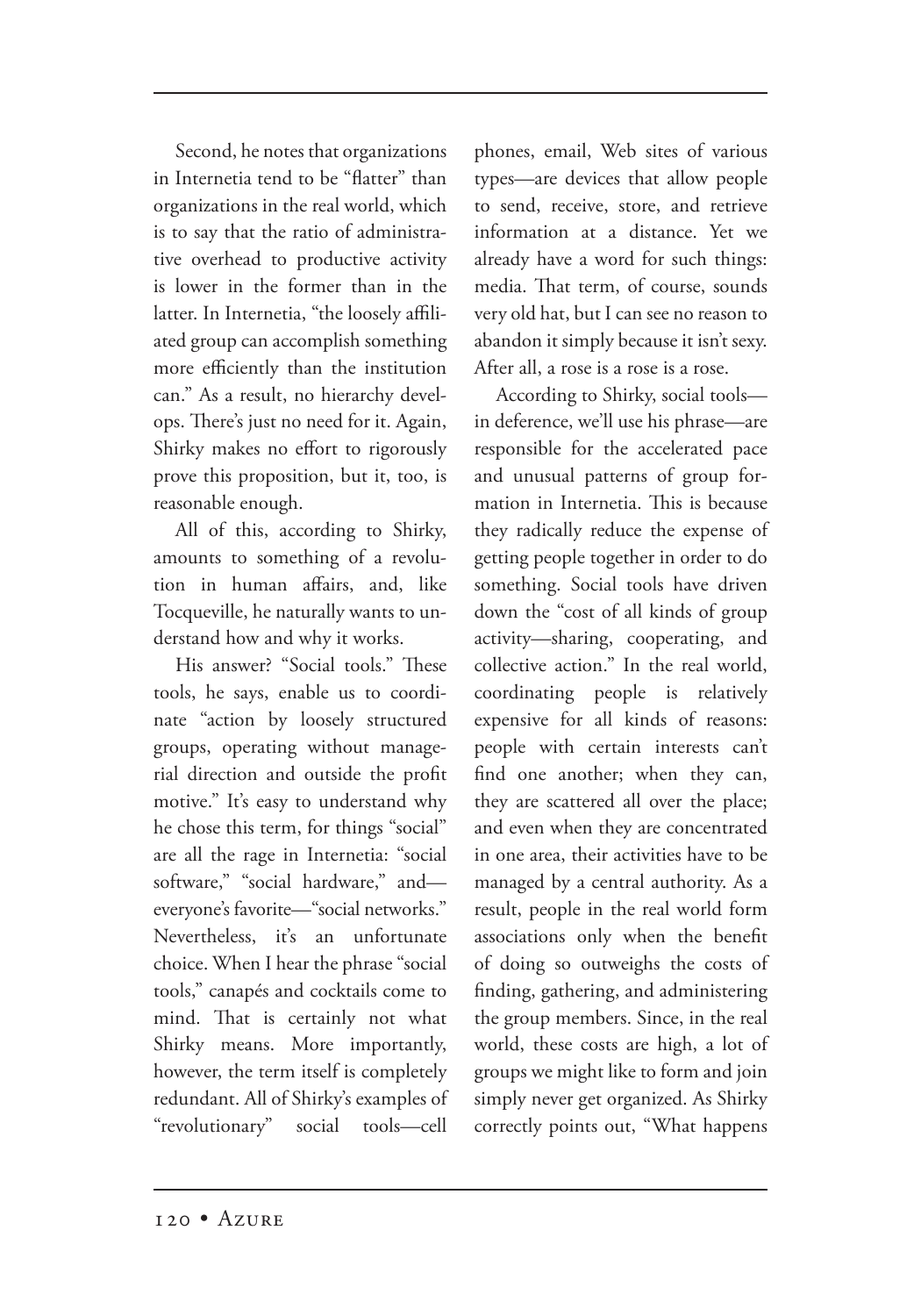to tasks that aren't worth the cost of managerial oversight? Until recently, the answer was 'Those things don't happen.'" Social tools, therefore, turn once-marginal or non-existent groups into viable entities.

Shirky sensibly divides these groups into three types: First, collectives that share digital items like personal data (MySpace), news (Digg), photographs (Flickr), music (Napster), videos (YouTube), or movies (BitTorrent). Second, groups that pool their labor to create a common digital product like an online encyclopedia (Wikipedia), virtual world (SecondLife), or massive multiplayer game (World of Warcraft). Third, associations that form in cyberspace and then move into the real world in order to achieve a practical goal like meeting people face to face (Meet-Up), uncovering a crime (Voice of the Faithful), or getting someone elected (MoveOn). Shirky points out that each type of group is less expensive to form than the one that follows it, i.e., sharing is cheaper than collaboration, and collaboration is cheaper than collective action. This is why sharing sites have a higher participation rate than collaboration sites, and collaboration sites have a higher participation rate than collective-action sites—or so Shirky implies.

This is an excellent theory. It is both parsimonious and powerful. It's also only half the story. The part Shirky gets—and he gets it very well—is the impact of equality on group formation. Tocqueville argued that Americans were all basically the same in terms of their mental and economic endowments. They were all pretty smart and fairly prosperous. In contrast to France and England, America knew no nobility of the mind or manse. This equality made it easy for Americans to mix, which in turn made it easy for them to form groups. Shirky argues that Internetians are similar. They are all more or less the same in terms of their communicative endowments. They all have Internet connections, which means they all have access to the mighty social tools. "Everyone," he claims, "is a media outlet." In contrast to the real world, Internetia has no class of media oligarchs—scribes, printers, television executives—who exercise disproportionate control over the means of communication. It is this equality of powerful communicative means that permits Internetians to join forces so easily.

This theory is easy to demonstrate. Imagine if Shirky's social tools were *not* evenly distributed in Internetia, much as the traditional media are not evenly distributed in the real world. What would happen? The few with tools would have more organizational power than the many without them,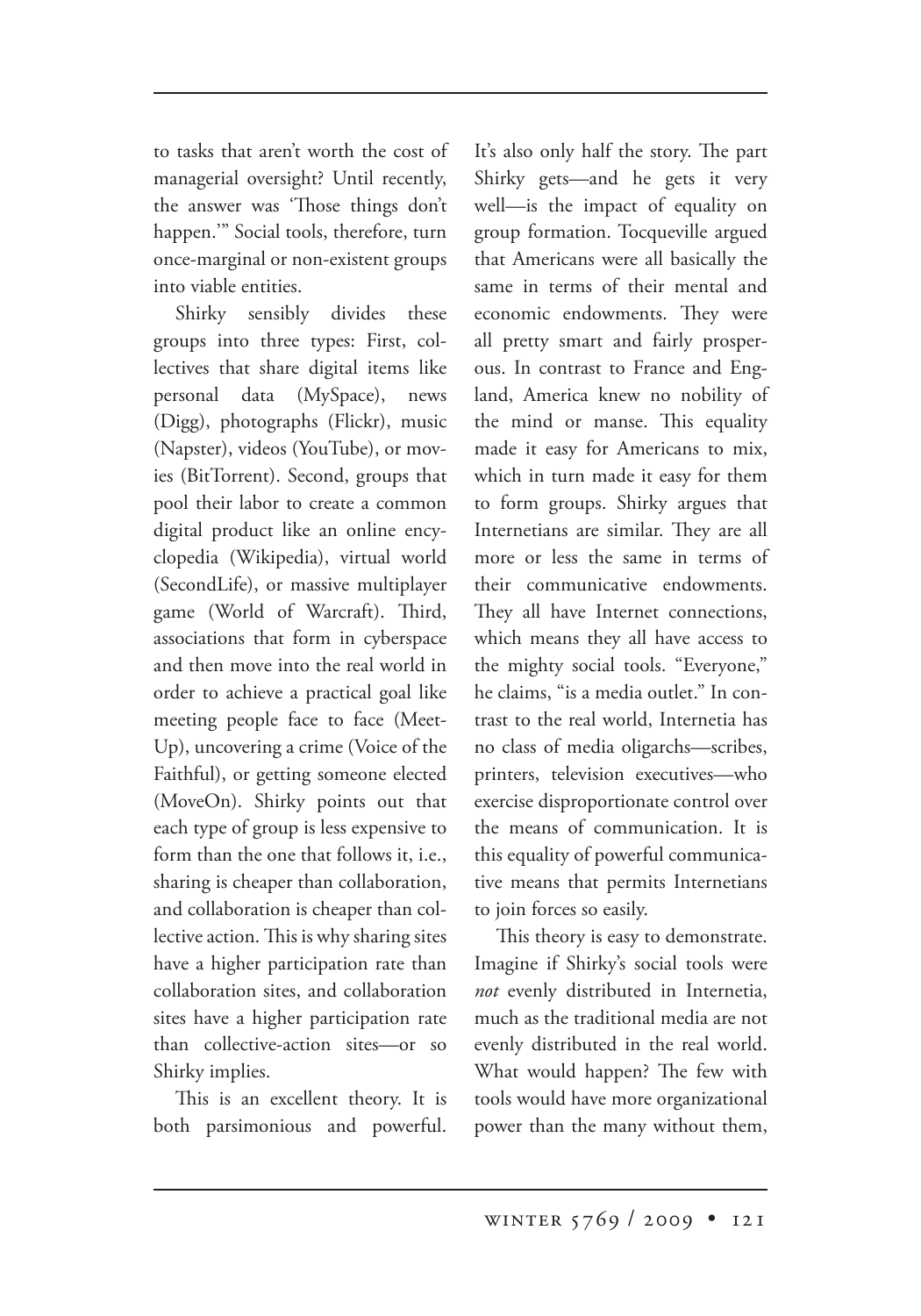virtual strata would form, the costs of group formation would go up, and the propensity to form groups would go down. As Shirky rightly points out, such is not the case in Internetia.

As Tocqueville made clear, however, equality is not enough to spark an explosion of self-organization. You also need liberty, and this is a factor Shirky seems to have missed. Tocqueville noted that Americans were largely free from invasive meddling by a ruling class or the government. They reserved the right to organize themselves however they liked within the confines of custom and law. The same holds true in Internetia. It has no intrusive class or state. As a result, the Internetians believe that they have the right to form groups as they please and, more generally, to do whatever they like. They have complete liberty, and that makes all the difference in terms of group formation.

This, too, is easy to show. Imagine if all the customs and laws of the real world were applicable and enforceable in Internetia. Some, of course, already are: Internetians can't hack, steal, defraud, or traffic in kiddie porn—although, as in the real world, a small number of them do—because the authorities in the real world will punish such actions no matter where they occur. But let's imagine those authorities governed Internetia to the same extent and in the same way as they govern the real world. What would happen? The answer is plain: a lot less. For example, it is not customary in the real world to hide your identity. A person in the real world is who he is. A person in the real world who conceals her identity or has multiple identities is a fraud. In the real world, then, you are not at liberty to do and associate as you please because your reputation is on the line. If you have, for instance, a stuffed-animal fetish, then everyone will know, and that's not good for you. The same thing would occur in Internetia if this custom were in force. Internetians would be afraid of public censure and therefore less likely to do unconventional things or join odd groups. But such is not the case. In Internetia you are practically encouraged to hide who you are, and almost everyone does. Though it may be a bit unusual to think of it this way, the "right" to hide who you are (as well as to do myriad other questionable things) is a kind of liberty.

It's no wonder that Shirky emphasizes equality instead of liberty in his theory of Internet association. Online equality isn't the problem. With a few exceptions—such as professional journalists who are worried that the Internetians will gather, write, and distribute the news themselves most people agree that equal access to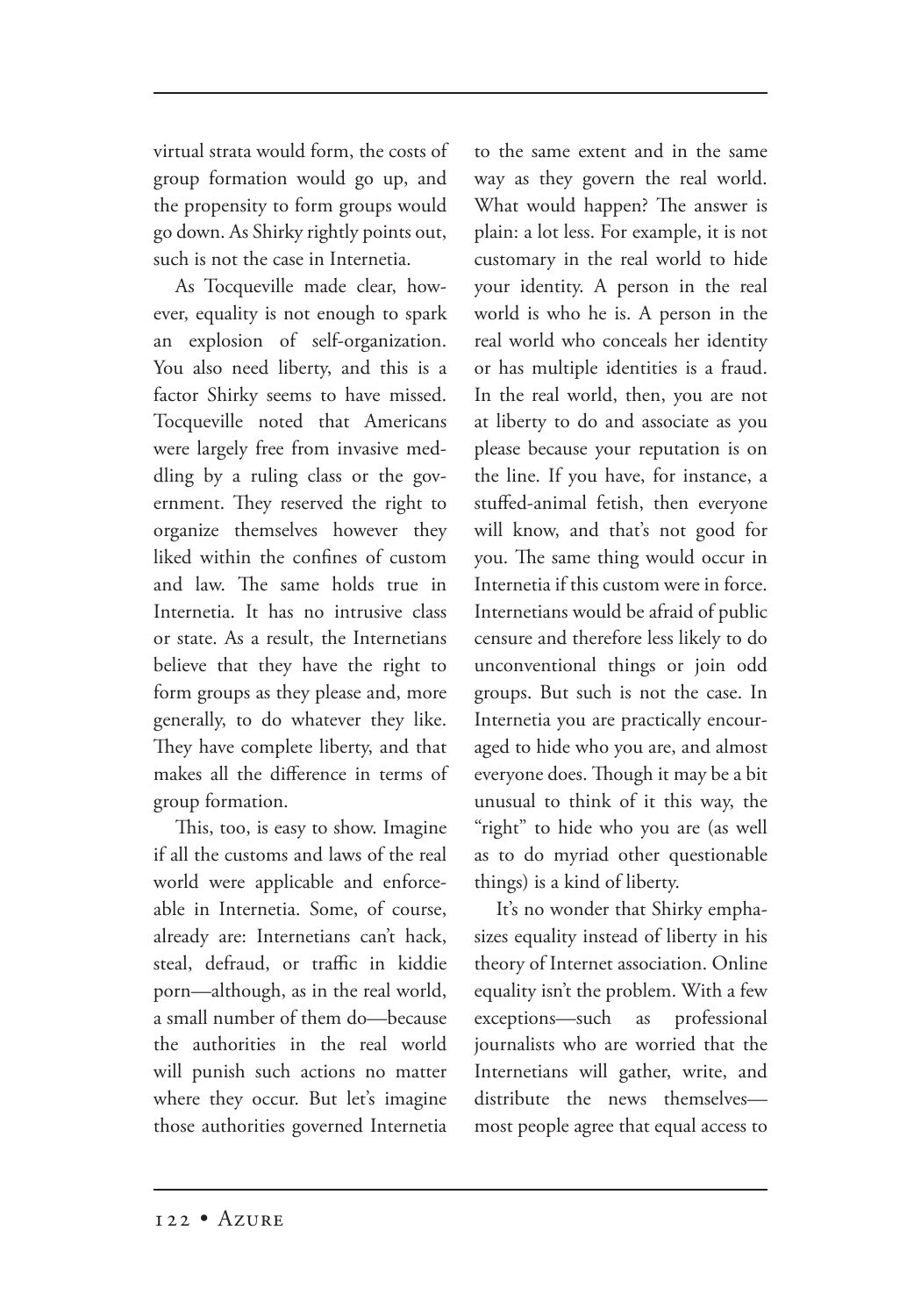the Internet is a fine thing insofar as it makes sending, receiving, storing, and retrieving information cheaper and easier for the masses. The problem is online liberty, or what many critics see as online license. For whatever reason—and I think it is largely because anonymity is so easy and common online—many Internetians behave very badly by the standards of the real world. They call each other names ("flaming"), badger each other for sport ("trolling"), and steal pretty much anything they can get their hands on (copyright violation and piracy). If these miscreants acted in a similar fashion in the real world, they would be tossed out, beaten down, or locked up. But in Internetia, anything goes.

To his credit, Shirky doesn't ignore this issue, though he doesn't give it the attention it deserves. But he does seem to excuse most of this bad behavior. He does so with two kinds of arguments. The first is that the victory of Internetia is inevitable, and with it the bad (and good) behavior it fosters, so we'd better get used to it and learn to embrace both. The transistor and the birth control pill, he says, triumphed because "no one was in control of how the technology was used, or by whom." People wanted them, they used them, and that's that. Social tools are the same. Yet a sensible person might respond: The Internet may

triumph, and it may enable certain kinds of bad behavior in the process, but that doesn't make wrong right, bad good, or pigs fly. Things aren't right because they exist, they are right because they are right.

Shirky's second defense of Internet nastiness is that what appears to be a vice in the real world is actually a virtue in Internetia. Thus, anarchy becomes "democracy," mob rule becomes "self-organization," theft becomes "efficiency," and perversion becomes harmless "freedom of expression." These arguments are standard among Internet boosters, many of whom are smart people, but none of them are very convincing. There is nothing "democratic" about calling someone an "asshat"; self-organization is almost impossible when you can't shut anyone up; stealing is stealing, no matter how you justify it; and it is not at all clear that ubiquitous pornography injures no one.

The fact that Shirky and other Internet advocates soft-pedal the issue of online licentiousness does them no good, because it makes them appear to be serving interests other than the truth. After all, what do we call people who exaggerate the positive and conceal the negative? They might just be starry-eyed optimists. But then again, they may be salesmen. And what would Internet boosters be selling? Well, books, of course, but also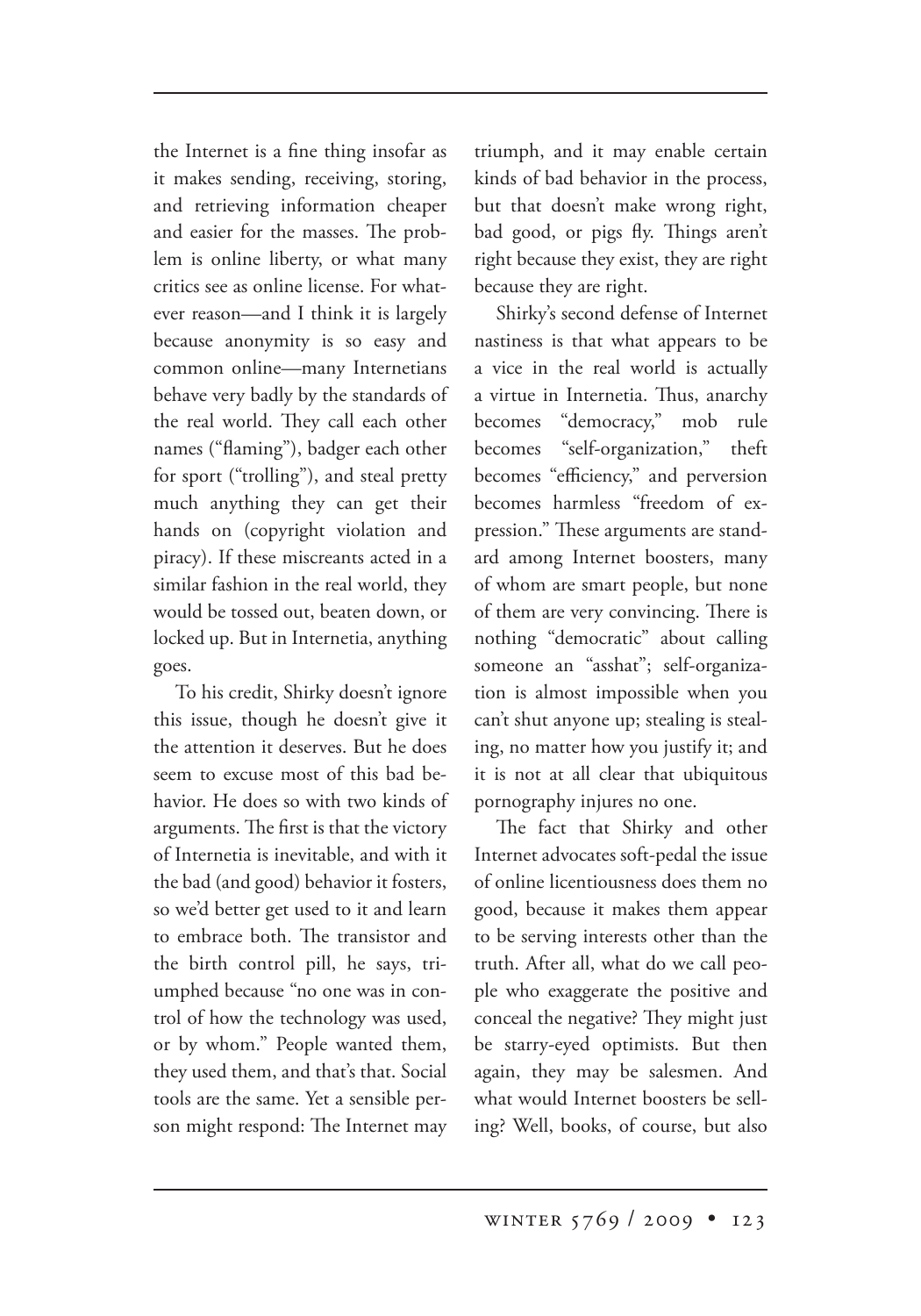themselves. If you go to Shirky's Web site (www.shirky.com) you can read the following:

Mr. Shirky divides his time between consulting, teaching, and writing on the social and economic effects of Internet technologies. His consulting practice is focused on the rise of decentralized technologies such as peerto-peer, Web services, and wireless networks that provide alternatives to the wired client/server infrastructure that characterizes the Web. Current clients include Nokia, GBN, the Library of Congress, the Highlands Forum, the Markle Foundation, and the BBC.

You'll be happy to learn that you can also hire him to speak through his agency, Monitor Talent. Now you can't blame a guy for trying to make a buck, and I hope that Shirky's business thrives, because he's a very bright fellow. The trouble is that *Here Comes Everybody* makes Shirky look a bit like a pitchman for his Internet consultancy in particular and Internet consultancies in general. He seems to be saying, "Internetia is a wondrous place full of possibilities and opportunities. Of course, there are a few pitfalls. But with my help, you and your business can prosper there." Let me say this: Were I trying move my business onto the Web, there is no one I would rather hire as a consultant than Clay Shirky, and not only because he knows everything about Internetia. It's also because—having taken his consulting fee—he would doubtless tell me that the pitfalls of doing business in Internetia are in fact legion, and that Internetia is a lawless frontier where good reputations can be tarnished, solid brands discredited, and terabytes of material stolen in the blink of an eye. I certainly hope he would tell me this, because if he didn't, I—or you—would be in deep digital doo-doo.

Tocqueville admired American democracy, but he was also quick to point out that it had its drawbacks. First among them was the "tyranny of the majority," which he understood in both a political and cultural sense. Americans acknowledged no natural political leaders, i.e., they had no king or nobility. Therefore, the majority was left to decide everything regarding governance. Tocqueville didn't like this very much. Having grown up in the shadow of the French Revolution, he knew that majorities (read: "mobs") could destroy liberty as easily as they could enshrine it. But that wasn't the only problem with popular rule: it could also do great damage to refinement and good taste. Americans did not recognize natural cultural authorities any more than they did natural political authorities. They had no aristocracy of learning or art. Thus the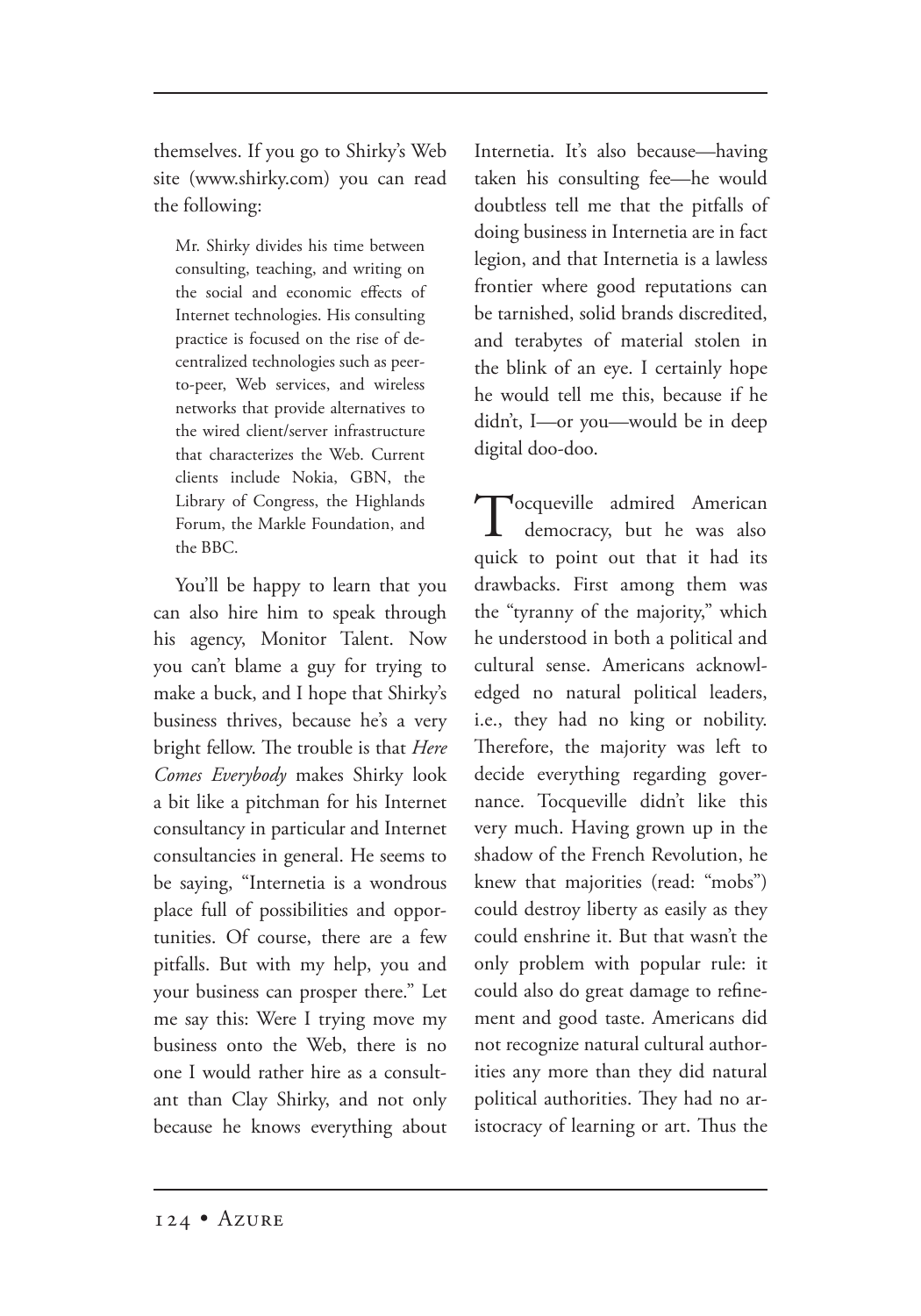majority decided what was good and what wasn't. Tocqueville didn't like this very much either. He was an elitist on these matters, and had no faith that the popular will could produce or even recognize anything of scholarly or artistic merit. When it comes to American culture, he argued, the damage has already been done. Here he is on American writers:

[Their] style will frequently be fantastic, incorrect, over-burdened, and loose, almost always vehement and bold. Authors will aim at rapidity of execution more than at perfection of detail. Small productions will be more common than bulky books; there will be more wit than erudition, more imagination than profundity; and literary performances will bear marks of an untutored and rude vigor of thought, frequently of great variety and singular fecundity. The object of authors will be to astonish rather than to please, and to stir the passions more than to charm the taste.

From Tocqueville's point of view, then, cultural populism as practiced in America was a disaster, a clear example of what happens when people confuse what is popular with what is good.

In *The Cult of the Amateur*, Andrew Keen updates this critique for the age of the Web. Like Shirky, he's journeyed to Internetia and come back with a fascinating report on its remarkable residents. But he does not tell a tale of plucky natives deftly using miraculous social tools to join forces in all kinds of interesting, productive, and profit-making ways. No, it's a story of venal pitchmen selling egomaniacal amateurs dressed-up gadgets that permit them to abuse one another, create all kinds of digital rubbish, and steal copyrighted material with impunity—all in the name of "democracy." The pitchmen in question are Silicon Valley's Web 2.0 moguls Sergey Brin, Larry Page, and Chad Hurley, along with its intellectual gurus Tim O'Reilly, Chris Anderson, and Lawrence Lessig. Keen argues that their Internet boosterism is either sorely misguided or completely hypocritical. Most of them, he says, are in it for the money and willing to say just about anything to make sure the cash keeps flowing. Keen calls this the "great seduction." The egomaniacal amateurs in question seem to be the direct descendants of Tocqueville's nineteenthcentury American philistines. They are cocksure that they can tell good from bad—even though they can't—and are impulsively driven by their own foolish pride to use the Internet to tell anybody and everybody what they think about things they can neither appreciate nor understand. The result is an army of narcissistic ugliness and stupidity marching ever onward under the banner of "self-expression"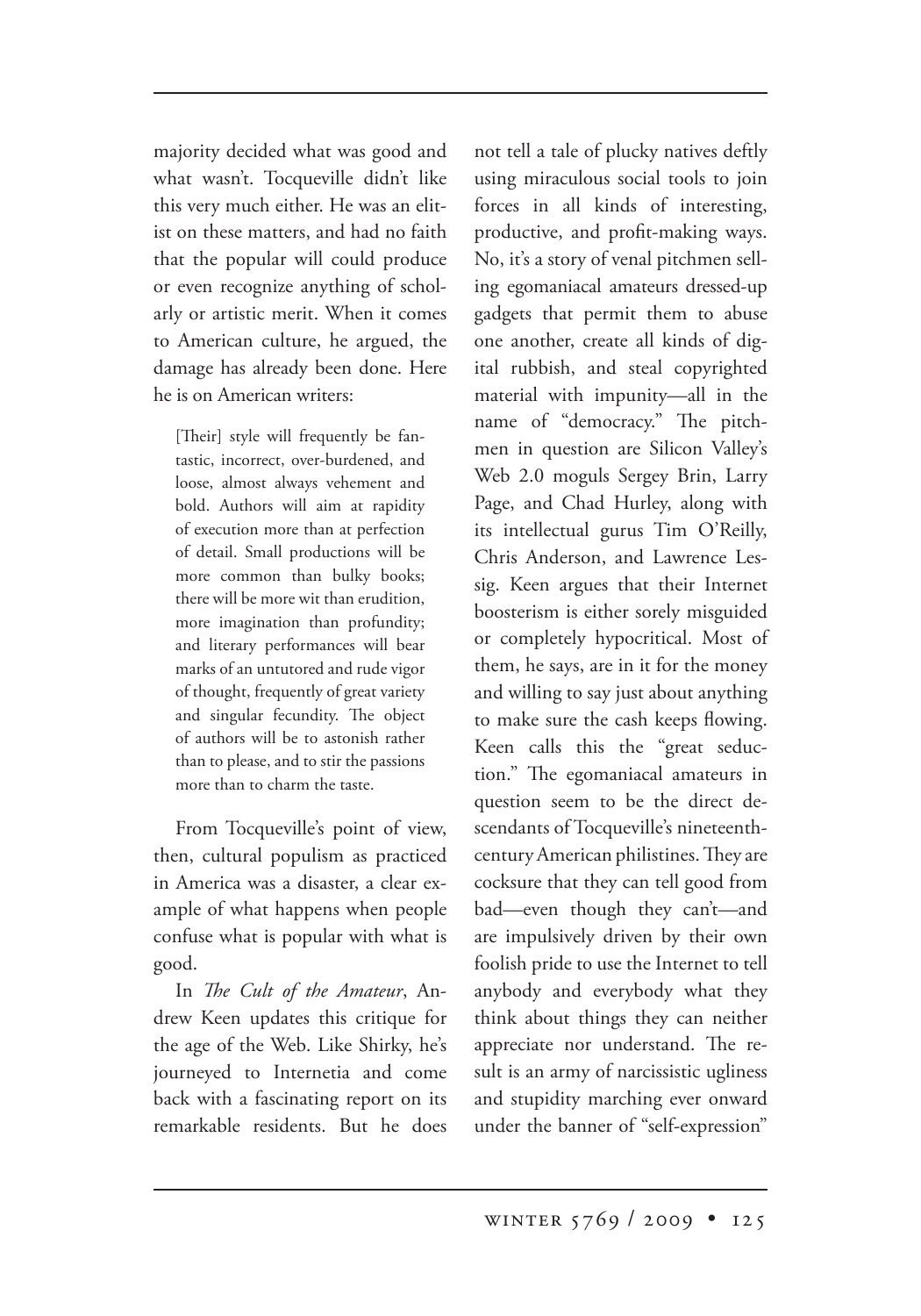and "wise crowds." The noble amateur, Keen says, is "a digitalized version of Rousseau's noble savage, representing the triumph of innocence over experience, of romanticism over the commonsense wisdom of the Enlightenment." The gadgets in use are easily recognizable as Shirky's social tools, except in Keen's opinion they are nothing but instruments of self-aggrandizement, pseudounderstanding, and mass pilfering. He laments, for instance, that "digital piracy and illegal file-sharing from services like BitTorrent, eDonkey, DirectConnect, Gnutella, LimeWire, and SoulSeek have become the central economic reality in the record business." And, he adds, they are destroying it.

More than anything else, Keen thinks Web 2.0 is an open conspiracy to get something for nothing. The moguls provide the software that suborns digital theft in exchange for online advertising revenue; the gurus justify said larceny by saying patently silly things like "information wants to be free" in exchange for consulting fees; and the Internetians just steal, and steal, and steal again. The problem is that you can't get something for nothing forever. "What you may not realize," Keen warns, "is that what is free [on the Internet] is actually costing us a fortune." Somebody has to suffer, something must be lost, and the piper must eventually be paid. In the short term, he says, the victims of the "great seduction" will be creative professionals who live by copyright and ad revenue, e.g., journalists, musicians, filmmakers, TV producers, writers, editors, and the enterprises that support the production and distribution of their work. The gurus go on and on about the evolution of a "new business model" that will somehow magically funnel lost revenues back to what they call "content providers" (an unlovely phrase if ever there was one), but as Keen points out, no such model exists today, and the gurus are hopelessly vague about what it might look like. Meanwhile, newspapers, record companies, broadcast TV networks, and other cultural institutions are going broke. When they do, Keen predicts, we will all suffer.

The new winners—Google, Facebook, YouTube, MySpace, Craigslist, and the hundreds of start-ups hungry for a piece of the Web 2.0 pie—are unlikely to fill the shoes of the industries they are helping to undermine in terms of products produced, jobs created, revenue generated, or benefits conferred. By stealing away our eyeballs, the blogs and wikis are decimating the publishing, music, and news-gathering industries that created the original content those Web sites "aggregate." Our culture is essentially cannibalizing its young,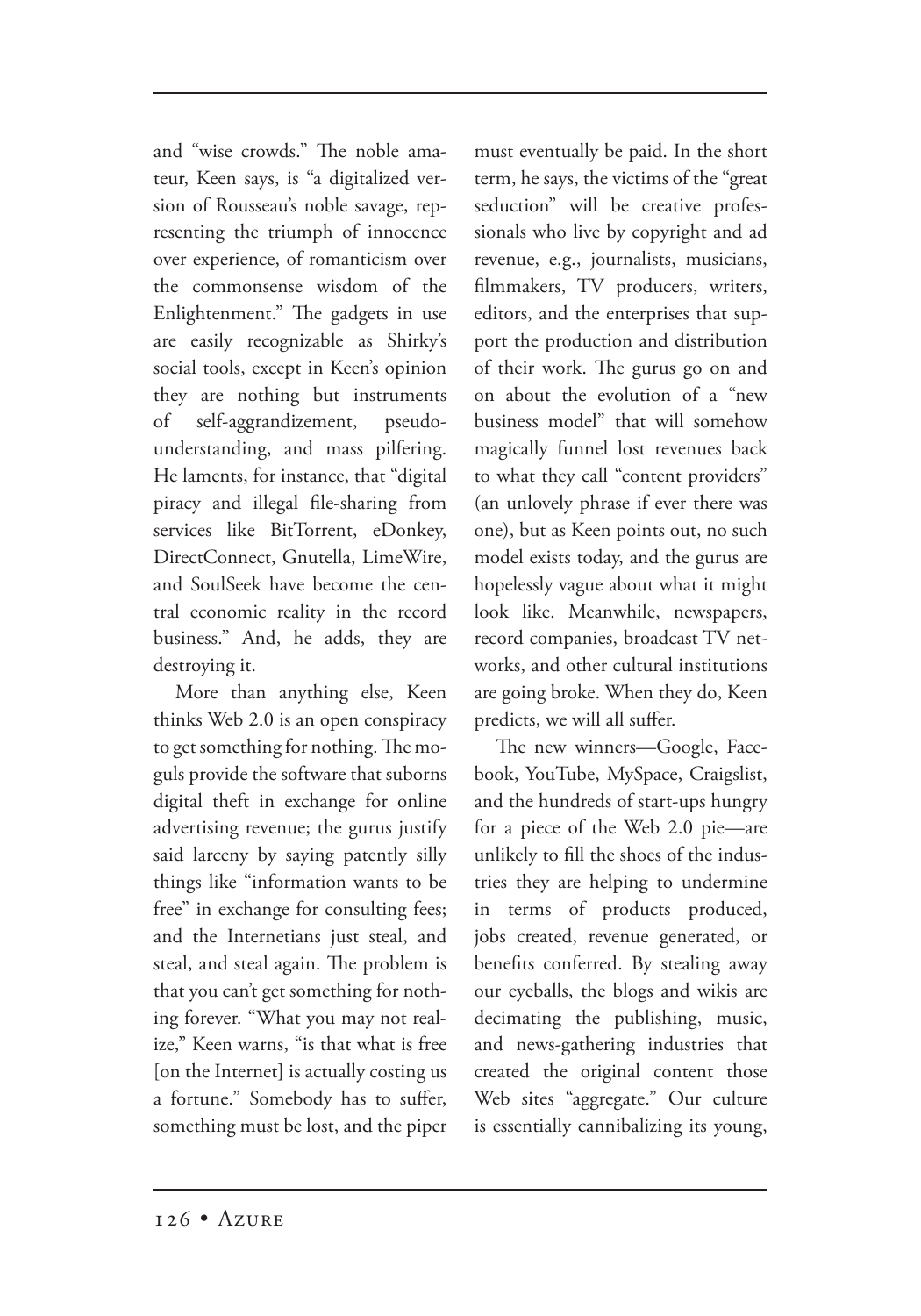destroying the very sources of the content it craves.

It's not that there won't be any more journalism, music, or video after the professionals have been swept from the field. Indeed, there will probably be more than ever before. It's just that it will all be frightfully amateurish, because it will have all been made by amateurs: people like you and me who really have no idea what we're doing but have been convinced by the "wisdom of crowds" gurus that we do. A million monkeys at typewriters can't write the *New York Times* every day, and neither can a million Internetians at their glowing boxes.

Much of Keen's jeremiad against Web 2.0 is spot on. Too often, the Internet is where "ignorance meets egoism meets bad taste meets mob rule." That said, Keen is long on critique and short on solutions. He identifies a number of enterprises— Citizendium, the online version of the *Guardian*, Joost—that are attempting to use social tools while still maintaining professional standards. The trouble, as Shirky points out, is that they are swimming against a very strong tide. At the moment, the Internetians have at their disposal a massive archive of "content" that has been built up by professional "content providers" over the past century: books, magazines, newspapers, music, photographs, TV shows, videos, films, games, software, etc. Millions of items, all for free. Once the archive has been emptied, of course, things may change. The Internetians may decide that good things are worth paying for. But I doubt it. It's easy to drop the price of a product, but it's very hard to raise it if there are near-substitutes available at a lower price. And the Internetians produce near-substitutes by the digital truckload. Most Wikipedia editors aren't experts, most bloggers aren't journalists, and most YouTube videographers aren't filmmakers, but the Internetians don't seem to care very much. If I had to guess, I'd say they will continue to prefer free mediocrity to even low-cost excellence. This is what Tocqueville would say as well. In the absence of some aristocracy of judgment—and there is none in Internetia—you will always see a rush to the lowest common denominator. And if that lowest common denominator can be produced for free—as it can in Internetia—then nearly everything you have to pay for, no matter how good it is, will be swept away.

 $\sum$  or all their apparent differences, both Shirky and Keen share one basic assumption: The Internet is an unprecedented phenomenon with powers so great that it will change the way we live. This is hardly an uncommon position. Indeed, it seems to be held by almost everyone who writes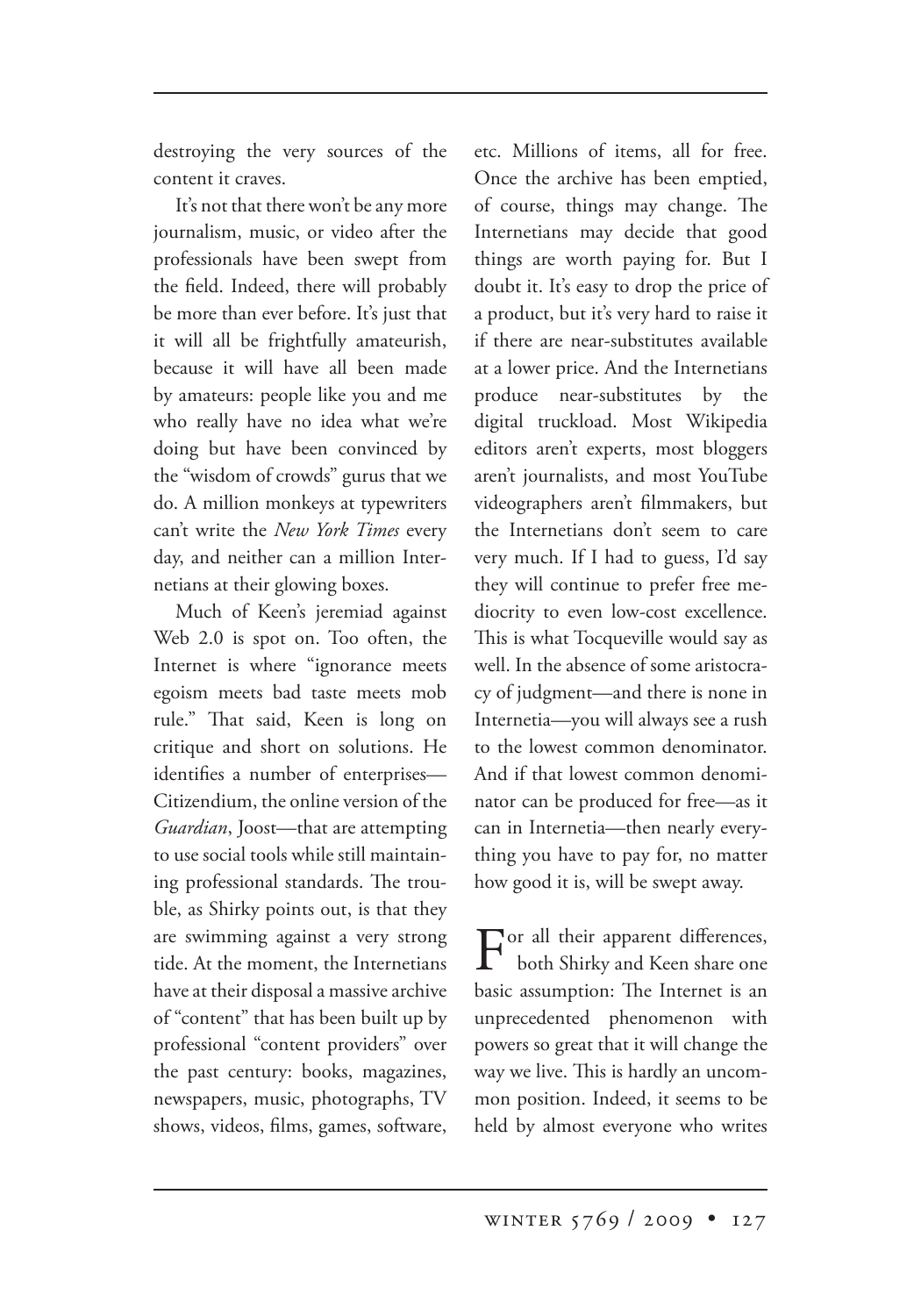about the Web, supporters and detractors alike. And it seems obviously true. A quarter century ago there was no Internet—now there is. Therefore, the Internet is new. A quarter century ago we didn't participate in huge online communities devoted to anything and everything we can think of—now we do. Therefore, the Internet is changing the world. The veracity of these arguments appears so self-evident that hardly anyone bothers to try and prove them. Shirky and Keen certainly don't. Instead, they provide carefully chosen anecdotes to make their respective cases. Shirky has dozens of entertaining stories about how the Internetians are forming all kinds of groups that are "changing the world." Keen has just as many scintillating horror stories about how the Internetians are destroying vital cultural institutions. All of this is quite entertaining. But anecdotes are merely suggestive, and cannot be taken as proof of anything.

So one is obliged to ask: Is the Internet an unprecedented phenomenon with powers so great that it will change the way we live? Probably not.

The Internet is a medium, a device we use to send, receive, store, and retrieve meaning. As such, it cannot be unprecedented, because it obviously has predecessors, namely earlier media like writing, print, and audiovisual devices. Now it is true that the Internet is new. But if we are to demonstrate that it is novel in some significant, world-changing way—the claim made by most Internet boosters and critics—we would have to identify some significant, world-changing capacity that distinguishes it from earlier media. No one to my knowledge has done this, and it strikes me that no one can. Traditional media—mail, photography, libraries, the telegraph, the telephone, the phonograph, motion pictures, radio, television, and books—permit us to send, receive, store, and retrieve large amounts of data in multiple formats through many kinds of networks and to do so rapidly over large distances. The Internet also permits us to send, receive, store, and retrieve large amounts of data in multiple formats through many kinds of networks, and to do so rapidly over large distances. Using traditional media, we can talk on the phone, compose and exchange messages, write and read books, record and listen to music, capture and view images, make and watch motion pictures, organize and play games, and conduct and store research in libraries. Using the Internet we can talk on Skype, exchange emails, write and read blogs and Web pages, upload and download music, post and look at pictures, make and watch videos, design and play games, and look stuff up and write things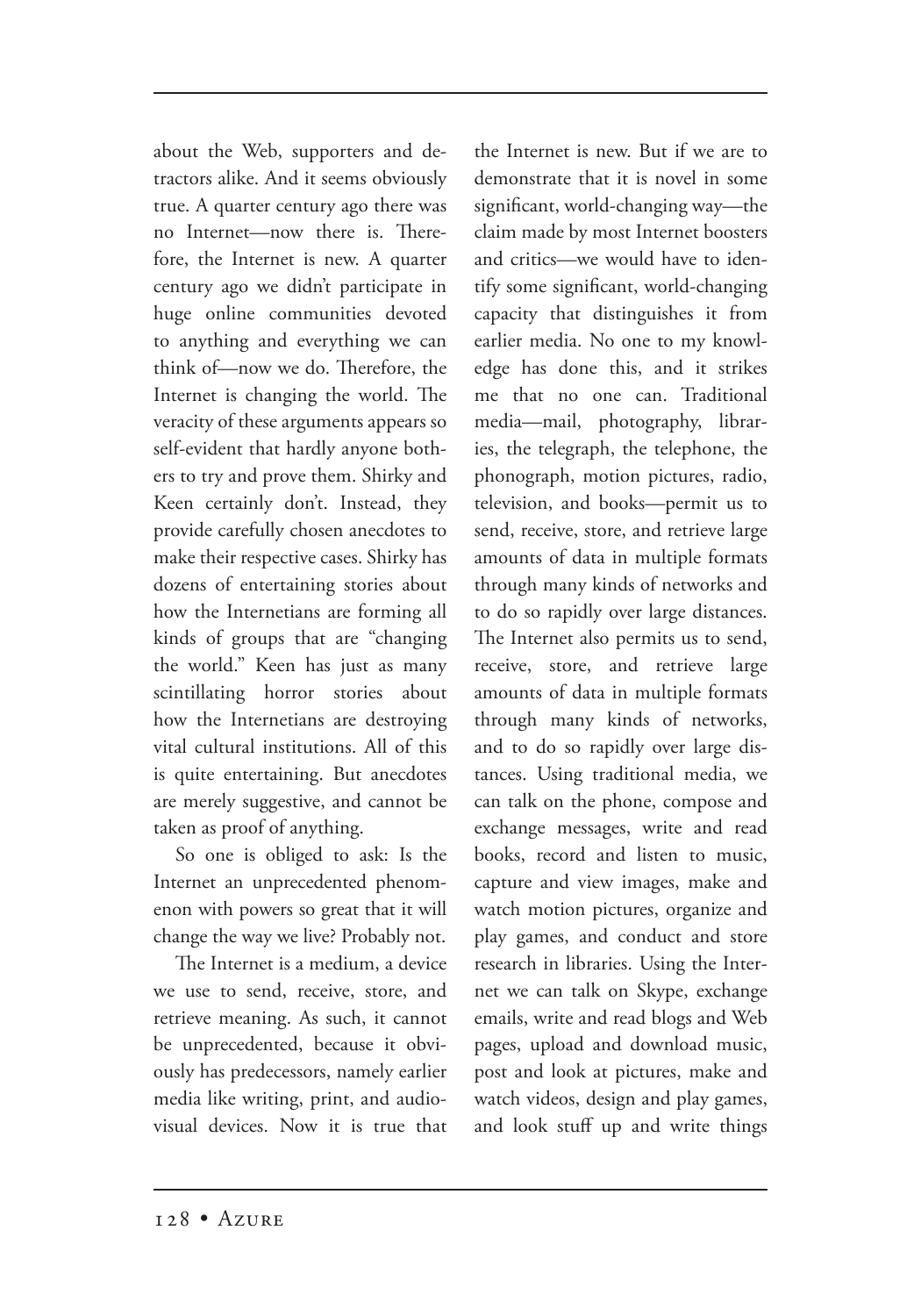down on Wikipedia. If the Internet has any communicative capacity that traditional media do not, I'm having trouble finding it.

So are Shirky and Keen. While they imply that there is some difference in kind between old and new media, they actually focus on differences in degree. Shirky doesn't say that we can't form groups in the real world and we can on the Internet; he just says that the Internet makes it easier to do so. Keen doesn't say that we can't steal things in the real world and we can on the Internet; he just says that the Internet makes it easier to do so.

While it's not nearly as sexy as the claim that the Internet has some magical new communicative capacity, the difference-in-degree thesis has the virtue of being true. The Internet *does* make a lot of things easier, and it does so for some fairly obvious reasons. First, it bundles traditional communications tools into one convenient package. The Internet is a postal service, photograph album, telegraph, telephone, jukebox, movie theater, radio, television, and library all in one. Second, it improves on some of these older technologies. Its postal service is faster, its photo albums richer, its telegraph better, its telephone cheaper, its jukebox more extensive, its movie catalogue bigger, its radio range wider, its television more diverse, and its library larger than its real-world counterparts. Finally, as Shirky rightly emphasizes, it reduces the price of using these tools. On the Web it costs virtually nothing to send, receive, store, and retrieve huge amounts of information in many different formats. This really is new, and it makes getting things done a lot easier. The critic Lee Siegel has argued that the Internet is first and foremost a "marvel of convenience." That sounds about right to me.

The question we need to ask is whether the Internet is so marvelously convenient as to be the breathtaking, epoch-making, earthshattering, revolutionary force that Internet boosters—and critics—want us to believe it is. Judging by experience, it clearly is not. The Internet has been around for almost twenty years. That's not a long time, but it is arguably long enough to see the beginnings of certain long-term trends. So what has really changed over the last twenty years? Look at your own life. If you live in the developed world, you probably do a lot of things online that you used to do in the real world, because they are easier to do online. The venue has changed, as has the amount of energy expended, but the menu of activities has remained roughly the same. Now look at the big picture. Again, if you reside in the developed world, you probably still live in a